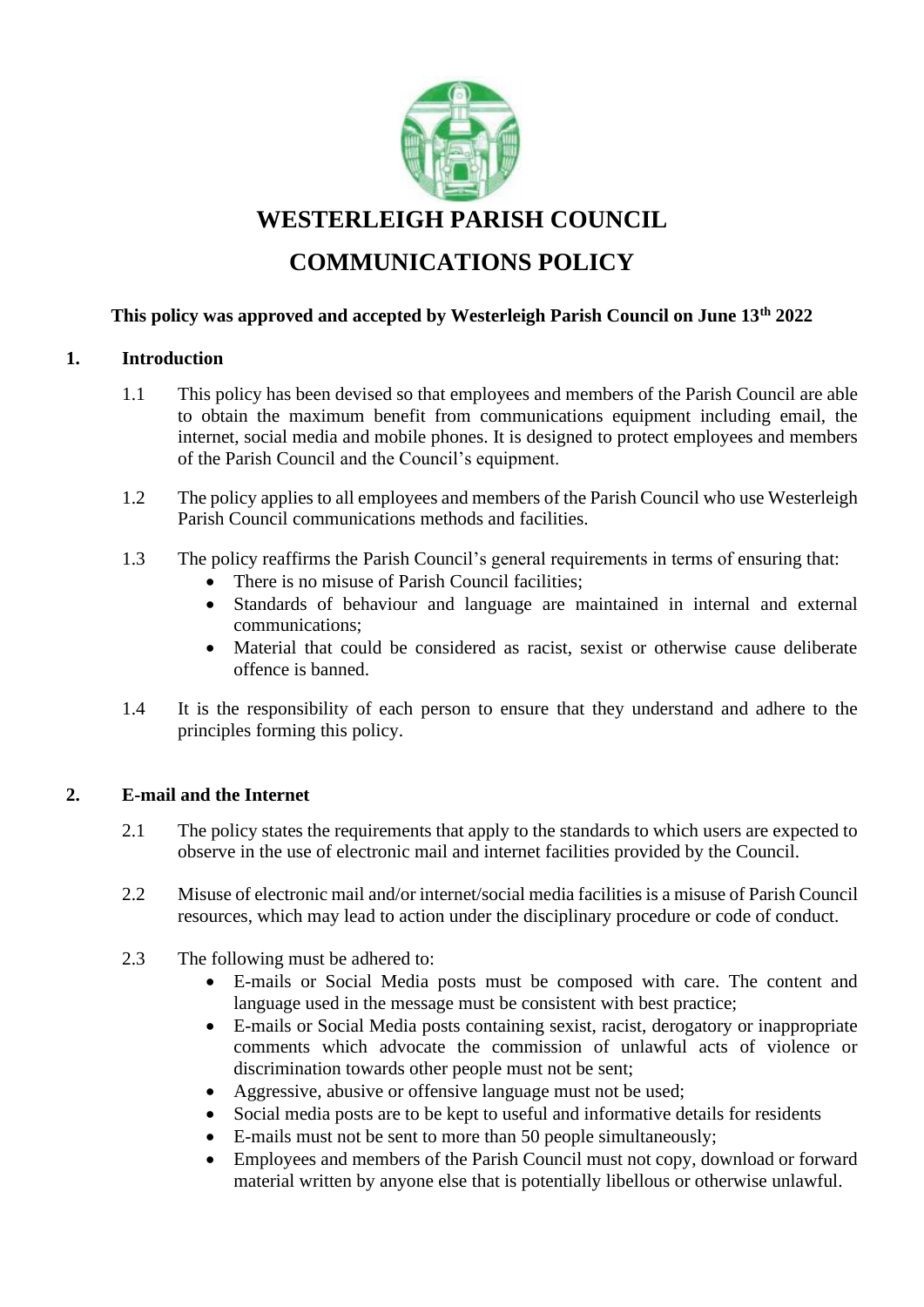- Employees and members of the Parish Council must not give out e-mail addresses or other personal information without the express permission of the owner in line with GDPR; bcc should be used for multiple mails to avoid sharing email lists;
- E-mails should not to be sent hastily or in anger;
- Employees and members of the Parish Council are to be aware that external e-mail is not secure and delivery is not guaranteed;
- Unauthorised, illegally copied, or other unofficial software must not be used.
- A Cllr email account/address should not be used in any circumstances after leaving the role

2.4 Unacceptable use or behaviour on the Internet/Social media by employees and members of the Parish Council includes:

- Allowing non-authorised users to access the internet using employees and members of the Parish Council log in or while logged on;
- Visiting internet sites that contain obscene, hateful, pornographic or otherwise illegal material;
- Passing on such material to colleagues or external people;
- Using the computer to perpetrate any form of fraud, or software, film or music piracy;
- Using the internet to send offensive or harassing material to other users;
- Downloading commercial software or any copyrighted materials belonging to third parties, unless this download is covered or permitted under a commercial agreement or other such licence;
- Hacking into unauthorised areas;
- Publishing defamatory and/or knowingly false material about the Council, its employees and members of the Parish Council, members, your colleagues and/or our customers on social networking sites, 'blogs' (online journals), 'wikis' and any online publishing format;
- Undertaking deliberate activities that waste staff effort or networked resources;
- Introducing any form of malicious software into the corporate network;
- Gambling on-line;
- Disclosure of any confidential corporate information without express consent;
- Any other area that the Council reasonably believes may cause them problems.

## **3. Privacy/Security**

- 3.1 Security is essential. Employees and members of the Parish Council may be held personally liable for any misuse by another person.
- 3.2 There is no central log or monitoring of electronic mail. However, in certain circumstances it may be necessary to enter an employee's e-mail account. These circumstances include sudden absences and allegations of serious wrongdoing, or when an employee or member of the Council resigns their position. Emails may also be accessed when collating information for Freedom of Information and Subject Access Requests.
- 3.3 If given access to the Shared MS365 Drive, personnel are required to ensure that they do not disclose their passwords to anyone. The Parish Council IT provider will enable access to others accounts (in times of absence etc) as passwords are not held by the Parish Clerk or their Deputy or RFO.
- 3.4 If using the Shared MS365 Drive access to the internet is traceable by the IT provider.